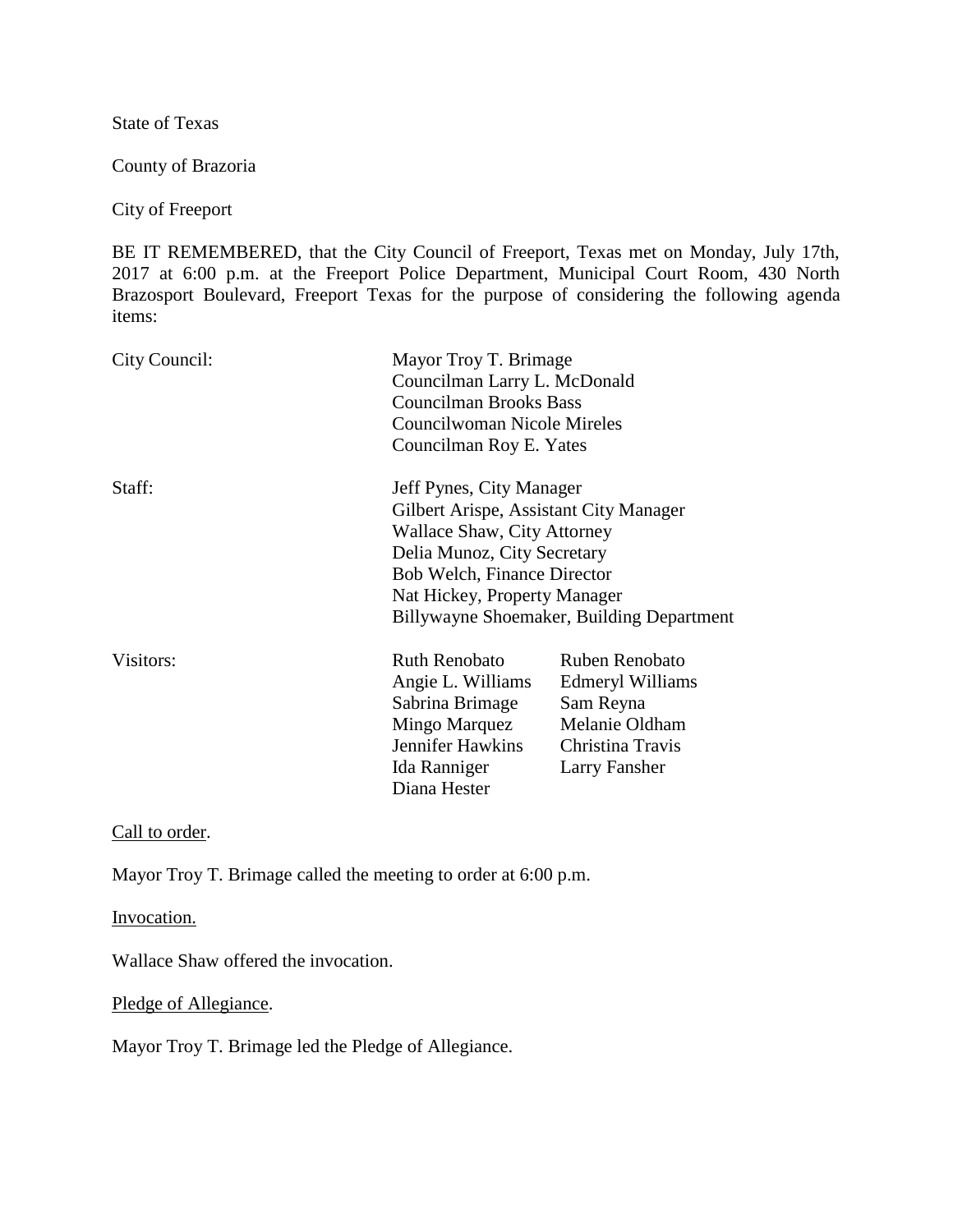# Attending citizens and their business.

Diana Hester has lived in Freeport since 1970 and has a rent house on 200 North Ave. D. Every time the heavy rains come, it floods and has sewage problems. She came before City Council last year with the same problem of flooding. She asked how many engineer firms were needed to fix the flooding problems. Mr. Pynes advised her that a lot of improvements have been made and have increased the pipe sizes going into the main canal, clearing ditches is a constant project.

Announcement: Signing of the new energy utility contract with Engie Resources LLC.

City Manager Jeff Pynes announced the signing of a new contract with Engie Resources LLC that will save the City \$179,000.00 over the next three years.

# Consideration of approving the July 3, 2017 Council Minutes.

On a motion by Councilwoman Mireles, seconded by Councilman McDonald, with all present voting "Aye", Council unanimously approved the July 3, 2017 Council Minutes.

Consideration of selling the City's interest on Block 747, Lot 1, known as 1424 N. Ave. Q, Velasco Townsite, Tx. Id. 8110-3446-000.

On a motion by Councilwoman Mireles to decline the sale, seconded by Councilman Bass, with all present voting 4 to l, Council declined selling the City's interest on Block 747, Lot 1, known as 1424 N. Ave. Q, Velasco Townsite, Tx. Id. 8110-3446-000. Councilman Yates opposed.

Discuss and consider approving an amendment to Veolia Water R & M budget for improvements in the alley from West  $2<sup>nd</sup>$  Street to West  $8<sup>th</sup>$  Street to replace the city's sanitary sewer main after the completion of the Lift Station.

On a motion by Councilman Bass, seconded by Councilman McDonald, with all present voting "Aye", Council unanimously approved an amendment to Veolia Water R  $\&$  M budget for improvements in the alley from West  $2<sup>nd</sup>$  Street to West  $8<sup>th</sup>$  Street to replace the city's sanitary sewer main after the completion of the Lift Station.

Consideration of authorizing the Mayor to execute and the City Secretary to attest a nonexclusive license granting to the BASF Corporation the right to use the utility easement of a portion of the Second Street described therein for the purpose of installing and maintaining a fiber optic communication cable connecting its ammonia terminal project at or near Port Freeport with its plant site located at 602 Copper Road.

On a motion by Councilman Bass, seconded by Councilwoman Mireles, with all present voting "Aye" Council unanimously approved the Mayor to execute and the City Secretary to attest a non-exclusive license granting to the BASF Corporation the right to use the utility easement of a portion of the Second Street described therein for the purpose of installing and maintaining a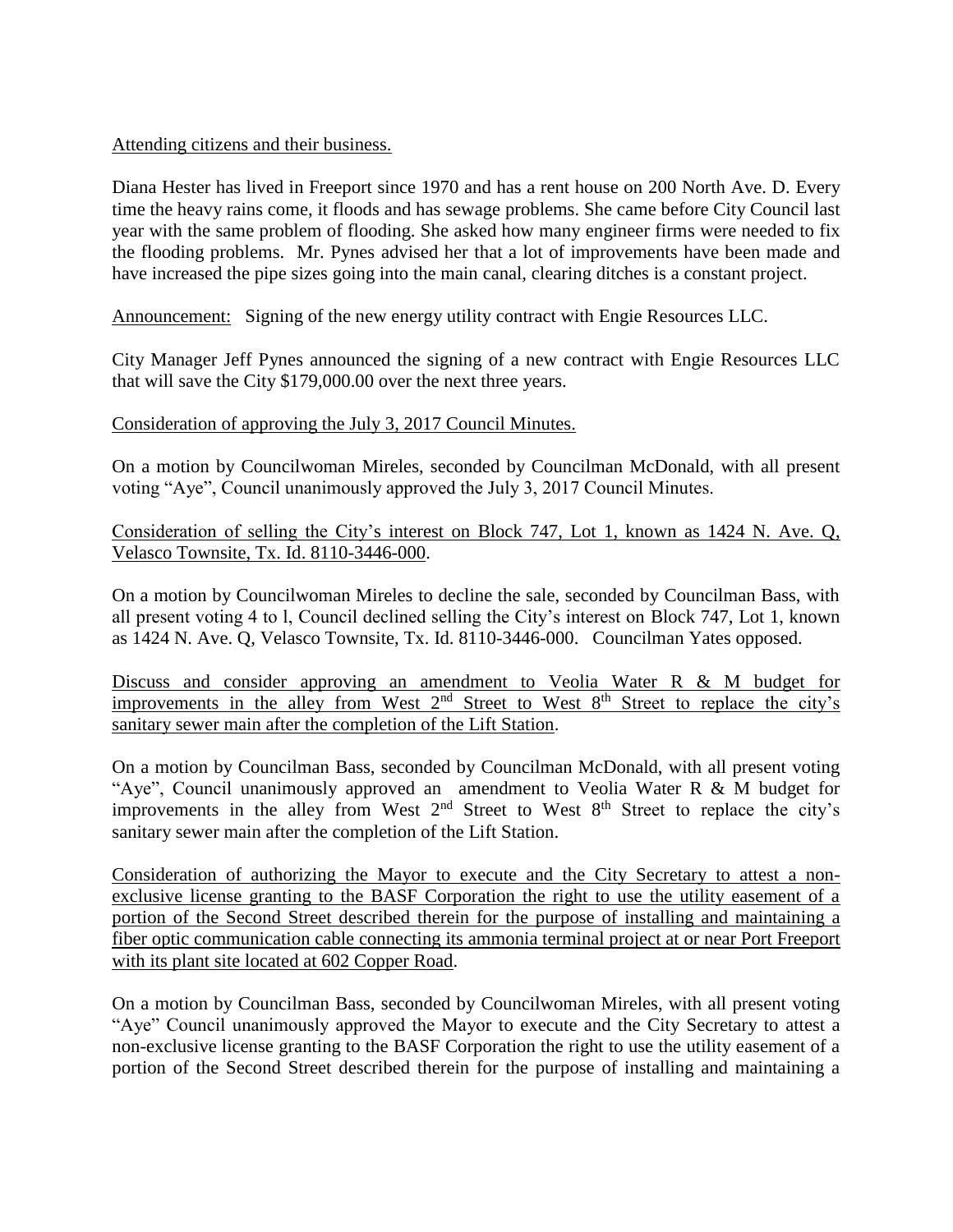fiber optic communication cable connecting its ammonia terminal project at or near Port Freeport with its plant site located at 602 Copper Road.

Consideration of approving Baker & Lawson proposal for professional services to assist in providing engineering services for the City of Freeport-Velasco Boulevard Flooding Issues.

On a motion by Councilman McDonald, seconded by Councilwoman Mireles, with all present voting "Aye", Council unanimously approved Baker & Lawson proposal for professional services to assist in providing engineering services for the City of Freeport-Velasco Boulevard Flooding Issues.

#### Consideration of the approval of any action items discussed in the Executive Session.

On a motion by Councilman Yates, seconded by Councilman Bass, with all present voting "Aye", Council unanimously approved the Texas Commission on Environmental Quality (TCEQ) Restrictive Covenant. Councilwoman Mireles abstained from voting.

On a motion by Councilman Yates, seconded by Councilman McDonald, with all present voting "Aye", Council unanimously approved the Golf Course Lease Agreement. Councilwoman Mireles abstained from voting.

#### Work Session:

Comments and discussion regarding Council Member Ward A.

Councilman McDonald attended a Planning Commission meeting that they recommended having a minimum of 1,300 square feet to build home, waiting on the drainage on  $6<sup>th</sup>$ , 7th and  $8<sup>th</sup>$  Street. He met with an investor looking for property to build 200-300 rooftops.

Comments and discussion regarding Council Member Ward B.

Councilman Bass will be attending a Charter Review meeting tomorrow at City Hall, all are invited. He suggested Council schedule a rental inspection workshop to receive comments/input from our landlords in the City. He asked on the status of the Freeport Community House on 2nd Street.

Comments and discussion regarding Council Member Ward C.

Councilwoman Mireles commented on the good job done in the alley between G & H. She walked on it and kicked it around, very pleased with the work done.

Comments and discussion regarding Council Member Ward D.

Councilman Yates' main thought is getting a Master Plan going and building up the population. He asked about recycling plastic. Mr. Pynes stated that Waste Connections will erect a box at the Service Center at no cost. Residents will be able to drop of plastic, paper, aluminum and cardboard between the hours of 8:00 a.m. to 5:00 p.m. He asked about the plans for rezoning on the river. Councilman Yates suggested getting a template that works from other cities on the